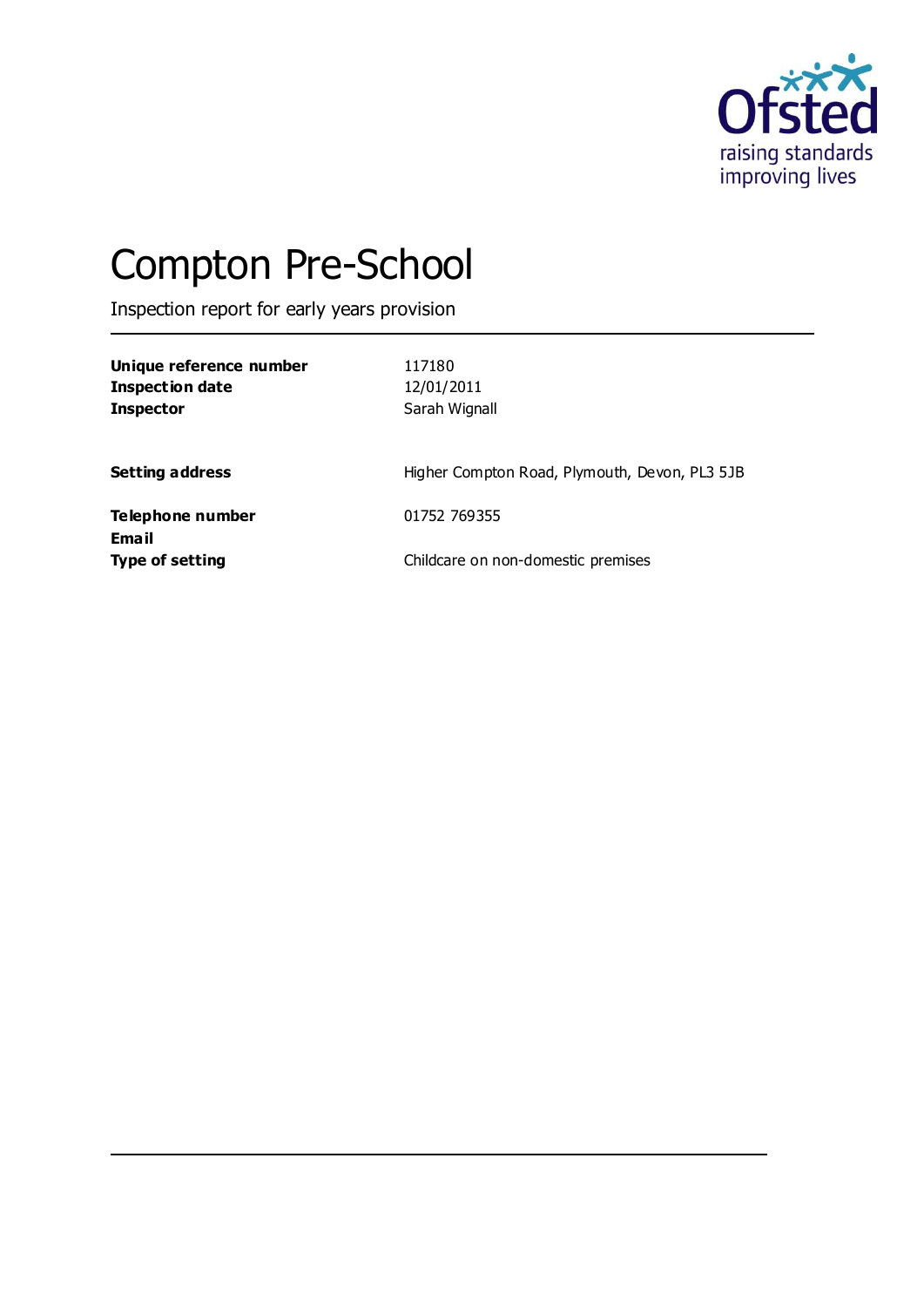The Office for Standards in Education, Children's Services and Skills (Ofsted) regulates and inspects to achieve excellence in the care of children and young people, and in education and skills for learners of all ages. It regulates and inspects childcare and children's social care, and inspects the Children and Family Court Advisory Support Service (Cafcass), schools, colleges, initial teacher training, work-based learning and skills training, adult and community learning, and education and training in prisons and other secure establishments. It assesses council children's services, and inspects services for looked after children, safeguarding and child protection.

If you would like a copy of this document in a different format, such as large print or Braille, please telephone 0300 123 1231, or email enquiries@ofsted.gov.uk.

You may copy all or parts of this document for non-commercial educational purposes, as long as you give details of the source and date of publication and do not alter the information in any way.

T: 0300 123 1231 Textphone: 0161 618 8524 E: enquiries@ofsted.gov.uk W: [www.ofsted.gov.uk](http://www.ofsted.gov.uk/)

© Crown copyright 2011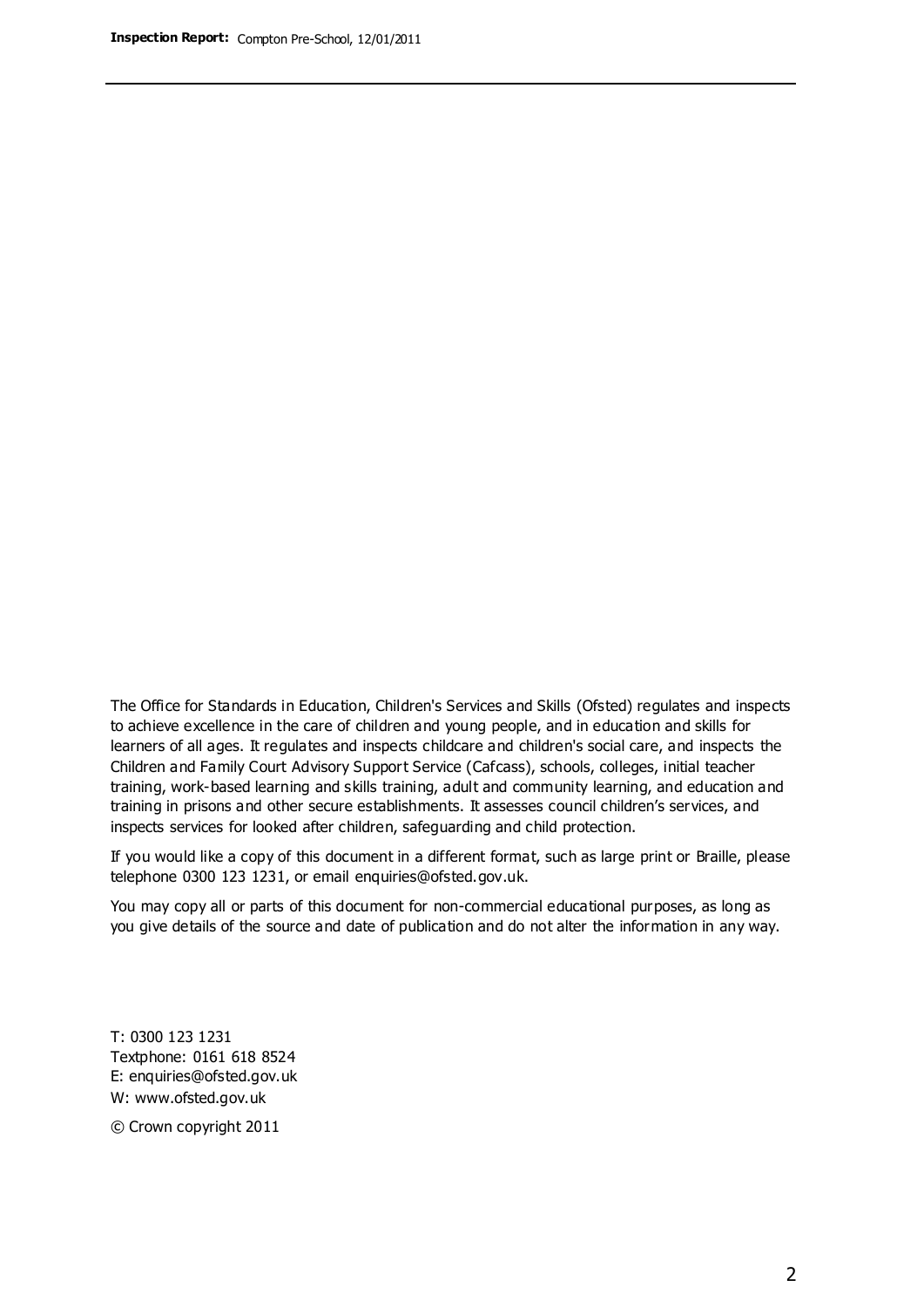## **Introduction**

This inspection was carried out by Ofsted under Sections 49 and 50 of the Childcare Act 2006 on the quality and standards of the registered early years provision. 'Early years provision' refers to provision regulated by Ofsted for children from birth to 31 August following their fifth birthday (the early years age group). The registered person must ensure that this provision complies with the statutory framework for children's learning, development and welfare, known as the *Early* Years Foundation Stage.

The provider must provide a copy of this report to all parents with children at the setting where reasonably practicable. The provider must provide a copy of the report to any other person who asks for one, but may charge a fee for this service (The Childcare (Inspection) Regulations 2008 regulations 9 and 10).

The setting also makes provision for children older than the early years age group which is registered on the voluntary and/or compulsory part(s) of the Childcare Register. This report does not include an evaluation of that provision, but a comment about compliance with the requirements of the Childcare Register is included in Annex B.

Please see our website for more information about each childcare provider. We publish inspection reports, conditions of registration and details of complaints we receive where we or the provider take action to meet the requirements of registration.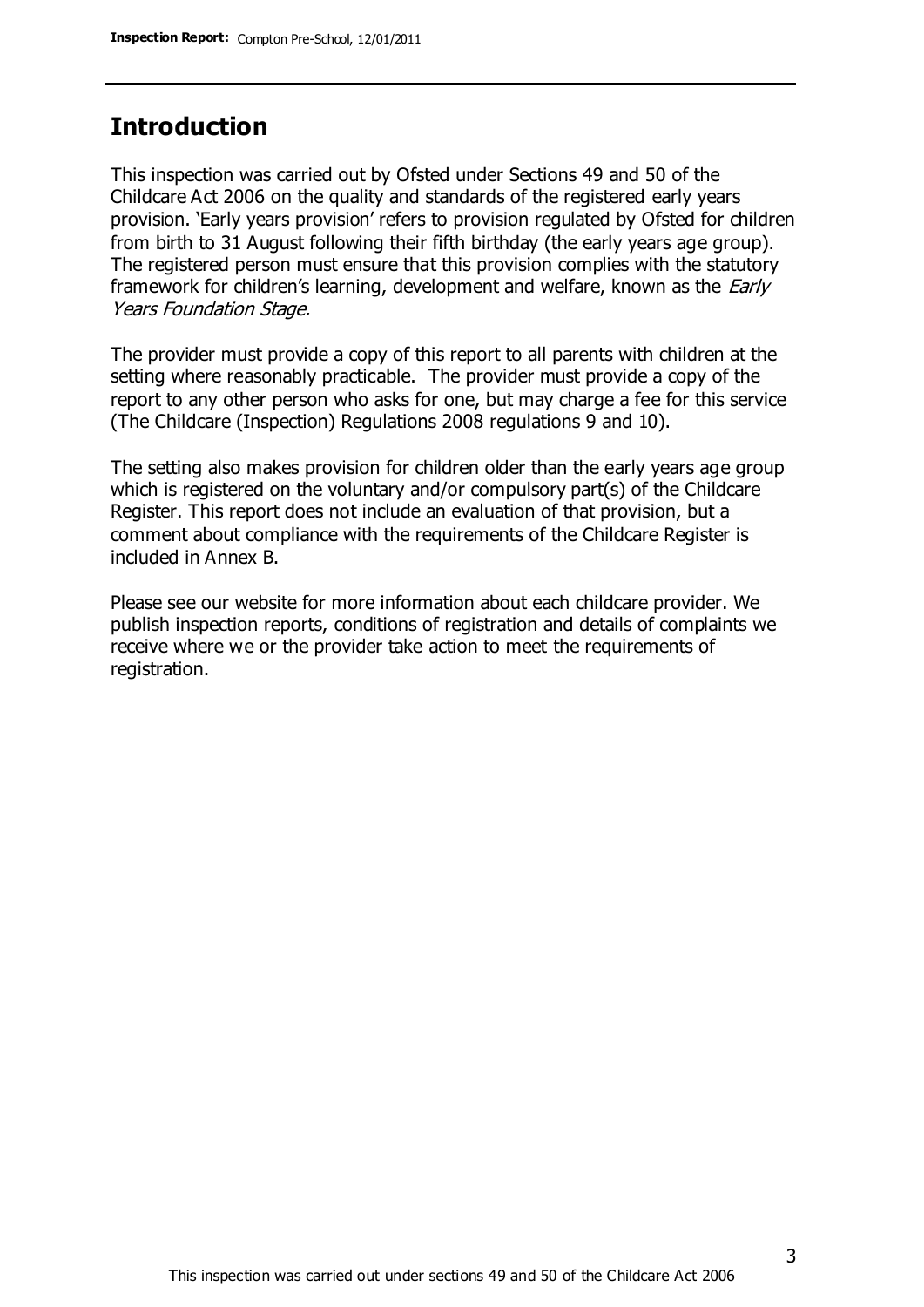# **Description of the setting**

Compton Pre-School is privately owned and managed. It opened in 1997 and operates from a mobile classroom in the grounds of Higher Compton Church of England Primary School in Plymouth, Devon. A secure area is used for outdoor play activities. The setting is open each weekday from 8.45am until 11.45am and on Mondays to Thursdays from 12.30pm until 3.30pm during term time only. A maximum of 20 children aged from three until the end of the early years age group may attend the setting at any one time. There are currently 40 children attending who are within the Early Years Foundation Stage. The setting is in receipt of funding for three and four-year-olds. Most children live locally and some also attend other early years settings. The provision is registered by Ofsted on the Early Years Register and both the compulsory and voluntary parts of the Childcare Register. There are seven members of staff, including the owner. All staff hold appropriate early years qualifications at level 2 or 3.

# **The overall effectiveness of the early years provision**

Overall the quality of the provision is good.

Children make good progress at this warm and friendly group. Staff have a good knowledge of their individual needs and interests, which they use when planning the environment and activities. Health and safety are generally well met. Detailed self-evaluation is carried out and used well to identify areas for development. The group has met the recommendations raised at the last inspection and has made considerable progress in planning a move to larger premises in the near future, demonstrating a good capacity to improve.

## **What steps need to be taken to improve provision further?**

To meet the specific requirements of the EYFS, the registered person must:

• ensure the safeguarding policy and procedure includes the procedure to be followed in the event of an allegation being made against a member of staff. (Safeguarding and promoting children's welfare) 11/02/2011

To further improve the early years provision the registered person should:

promote children's learning and independence further by reviewing the organisation of space and resources to provide children with more scope for free movement, well-spaced activities and easy access to resources.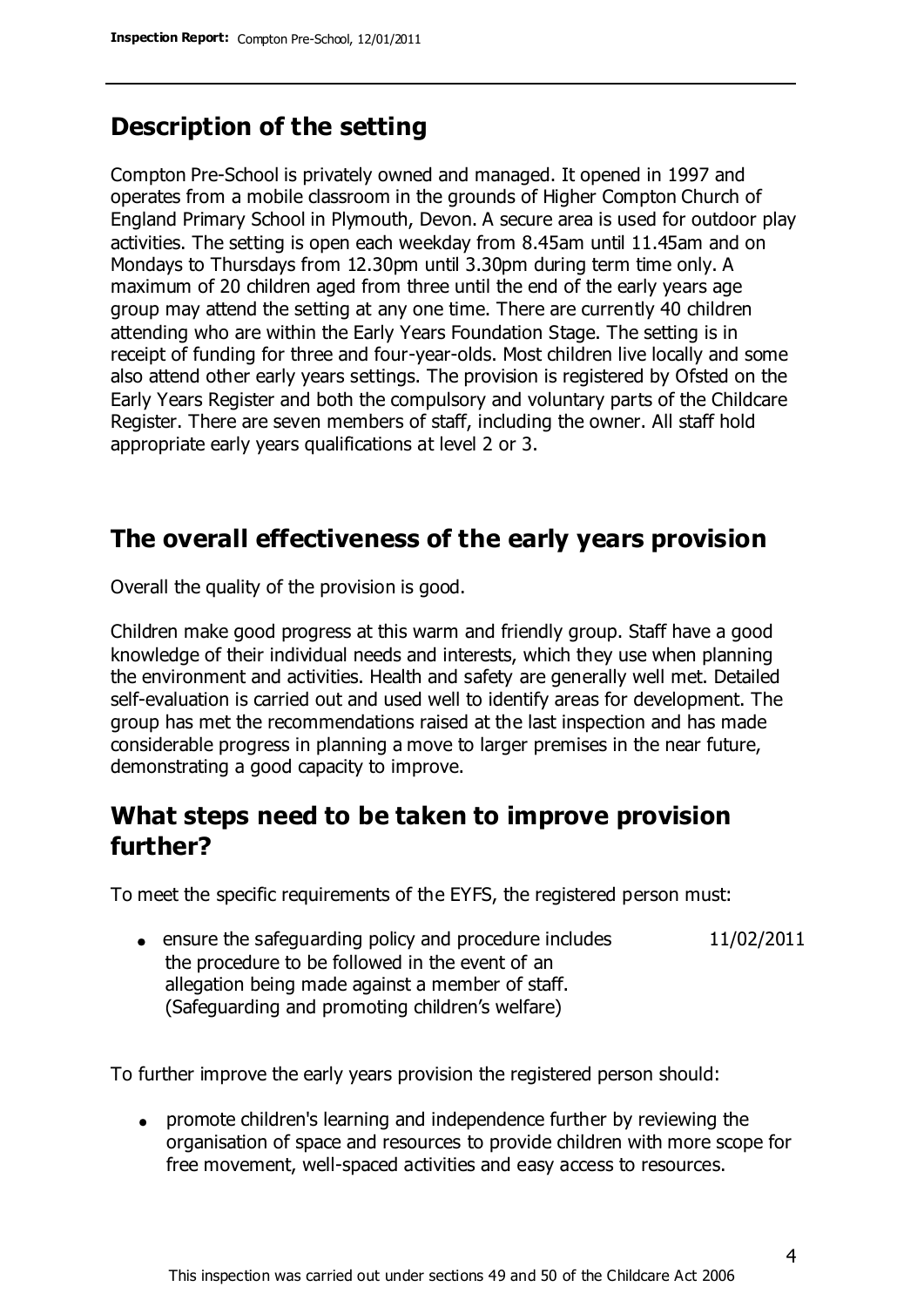## **The effectiveness of leadership and management of the early years provision**

Suitable systems to safeguard children are in place. Experienced staff demonstrate a sound understanding of procedures to follow if concerned about children in their care. Policies and procedures have recently been updated but they do not contain all the required information. The safeguarding policy does not include the procedure to be followed if an allegation is made against a member of staff. This is a breach of requirements. However, the impact on children has been minimal. All staff have undergone appropriate checks to establish their suitability to work with children. Staff ensure that unvetted adults are appropriately supervised while in the setting. Thorough risk assessments are carried out on the premises and are regularly updated, ensuring the indoor and outdoor environments remain safe and secure for children's use. Well-established procedures ensure that children learn about fire safety in a safe and informative way.

The group operates from a designated unit on a school site. It benefits from access to large areas of outdoor play space, which it uses well, particularly in fine weather. The playroom is suitably organised but has a lack of storage facilities and is a somewhat cramped space. This limits the way that toys and resources are presented to the children and the limited free space inhibits some play. The manager is fully aware of the limitations of the current premises. She is working closely with the school to acquire larger and more suitable premises.

The staff team is very well established, having worked together for many years. They are aware of roles and responsibilities and use their time well. Sessions offer a very good balance of adult-led and free choice activities. Children respond very well to the routines that are in place, such as changing their reading books and sitting for registration on arrival. The staff have a very good understanding of individual needs and link closely with parents to ensure each child's needs are fully addressed in the setting. For instance, they have undertaken training to support small groups of children in their language development. Staff work closely with outside agencies where additional support is needed.

The pre-school staff work very well in partnership with parents and others. They pride themselves on being friendly and approachable, and parents confirm this as a strength of the group. An open-door policy is in place and parents are encouraged to stay and help during sessions if they wish. Good links with key workers ensure they are fully informed about children's progress and development at the setting. Positive links with the adjoining school helps aid the transition for children moving on. A weekly story time is held in the reception class to help children gain familiarity with and confidence in the school. Staff attend monthly meetings in the local area helping to keep them in touch and share information with other early years providers, such as childminders and other childcare settings. Detailed self-evaluation is carried out by the manager and staff, helping them to identify strengths and most areas for development. They are committed to developing practice and have highlighted several plans for the future, such as the development of snack time and improving access to the outdoors, in order to improve outcomes for children.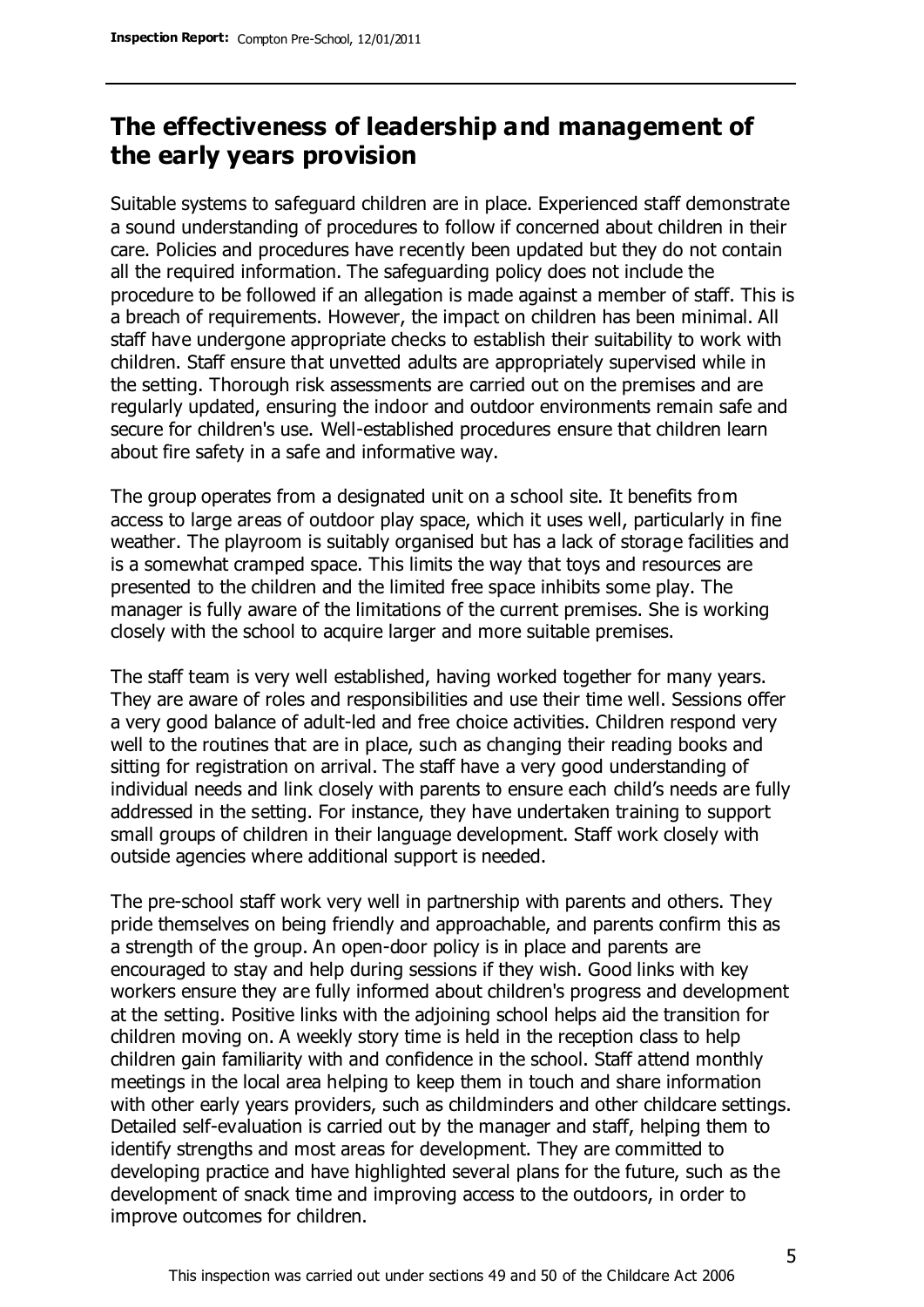## **The quality and standards of the early years provision and outcomes for children**

Children are happy and settled in the pre-school. They respond well to its small size and friendly atmosphere. They have positive relationships with staff and each other. Most arrive happily and separate easily from parents. They are familiar with the daily routines and readily go to the book corner to choose a new book to take home and then find their names to sit for registration. Well-planned sessions ensure children are busy and purposefully engaged throughout, although the limitations of the premises prevent children from developing some aspects as fully as possible, such as their independence.

Staff meet weekly to plan their sessions and key workers feed relevant information into this process, this enables them to plan relevant and meaningful activities for the children. They make good use of the local environment and changing events to make learning interesting. For instance, while extensive building work is going on at the school, staff focus on this, providing children with hard hats, safety jackets and tools so that they can build and create different structures out of bricks and blocks. Peat is provided for them to explore, using diggers and containers to move and mould the soil. Staff skilfully support their learning, offering suggestions and praise. Staff undertake regular observations and assessments of children, which helps keep them informed of progress.

Children are provided with a broad and balanced curriculum that covers the different areas of learning. They enjoy the opportunity to choose where to play. They develop hand control as they use cutters to shape dough, or pencils and crayons to draw. They have opportunities to be creative using paint, chalk and wax crayons. Older children demonstrate good skills as they copy a picture of a flower and colour it with precision and care. Children learn about numbers and counting by playing a game using a large dice. Staff help children develop good language skills by asking opened-ended questions and giving children time to respond. Children join in with familiar stories while looking at books. Good labelling around the room and the regular use of name cards help children begin to recognise familiar words. Where children speak English as an additional language, staff make use of local interpreters to ensure they are familiar with key words to aid communication and support development. All this helps children learn useful skills for their future lives.

Children are learning about healthy lifestyles well as they follow established procedures independently around health and hygiene. They help themselves to fresh fruit for snack and then put their plates and cups in the sink as they help tidy away. They enjoy physical play and demonstrate competence and control as they roll hoops around the playground, or jump and squat as they follow action songs indoors. Children have a good awareness of safety and move sensibly and carefully in the playroom. They put coats on and line up when waiting to go outside to play. Good use is made of the outdoors, and children benefit from forest school sessions by attending organised days in the local college grounds. Occasional visits to the woods and local shops help widen their experience of the local environment.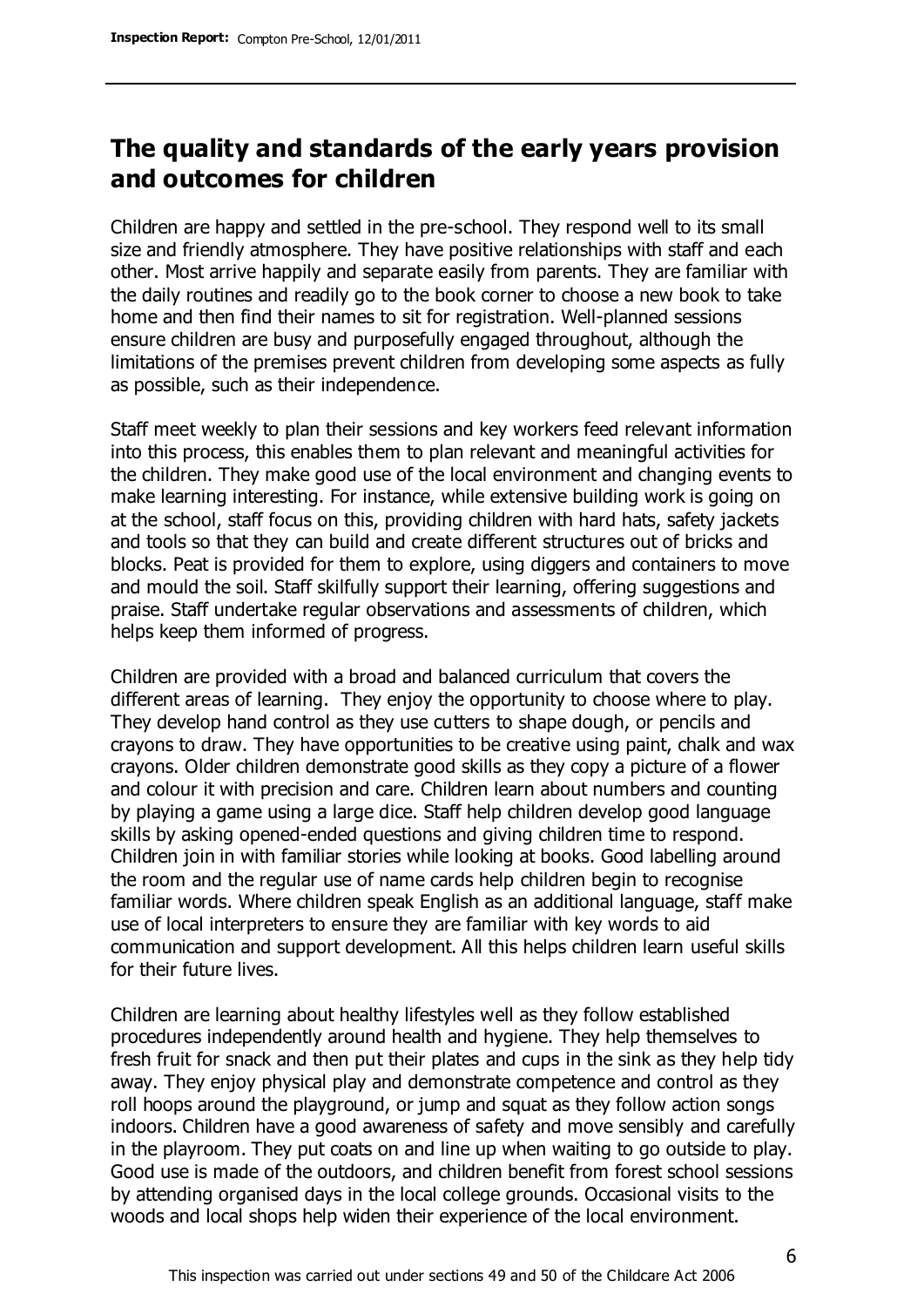Children display a strong sense of belonging. They work both independently and with their peers. They behave very well, responding enthusiastically to the positive atmosphere in the group.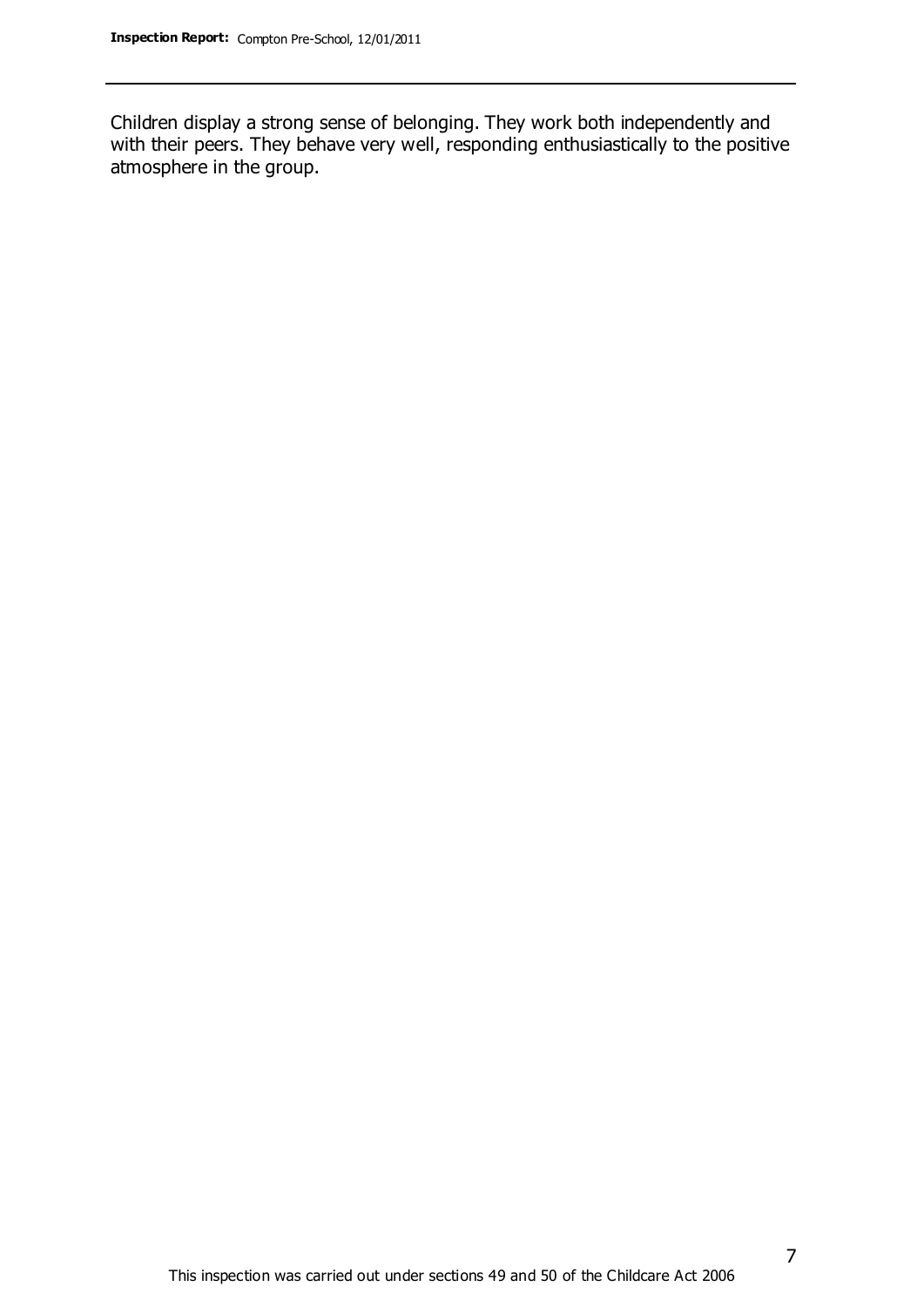# **Annex A: record of inspection judgements**

#### **The key inspection judgements and what they mean**

Grade 1 is Outstanding: this aspect of the provision is of exceptionally high quality Grade 2 is Good: this aspect of the provision is strong Grade 3 is Satisfactory: this aspect of the provision is sound Grade 4 is Inadequate: this aspect of the provision is not good enough

#### **The overall effectiveness of the early years provision**

| How well does the setting meet the needs of the<br>children in the Early Years Foundation Stage? |  |
|--------------------------------------------------------------------------------------------------|--|
| The capacity of the provision to maintain continuous                                             |  |
| improvement                                                                                      |  |

#### **The effectiveness of leadership and management of the early years provision**

| The effectiveness of leadership and management of the             |   |
|-------------------------------------------------------------------|---|
| <b>Early Years Foundation Stage</b>                               |   |
| The effectiveness of leadership and management in embedding       |   |
| ambition and driving improvement                                  |   |
| The effectiveness with which the setting deploys resources        | 3 |
| The effectiveness with which the setting promotes equality and    |   |
| diversity                                                         |   |
| The effectiveness of safeguarding                                 |   |
| The effectiveness of the setting's self-evaluation, including the |   |
| steps taken to promote improvement                                |   |
| The effectiveness of partnerships                                 |   |
| The effectiveness of the setting's engagement with parents and    |   |
| carers                                                            |   |

### **The quality of the provision in the Early Years Foundation Stage**

The quality of the provision in the Early Years Foundation Stage  $\vert$  2

## **Outcomes for children in the Early Years Foundation Stage**

| <b>Outcomes for children in the Early Years Foundation</b>    |  |
|---------------------------------------------------------------|--|
| <b>Stage</b>                                                  |  |
| The extent to which children achieve and enjoy their learning |  |
| The extent to which children feel safe                        |  |
| The extent to which children adopt healthy lifestyles         |  |
| The extent to which children make a positive contribution     |  |
| The extent to which children develop skills for the future    |  |

Any complaints about the inspection or report should be made following the procedures set out in the guidance available from Ofsted's website: www.ofsted.gov.uk